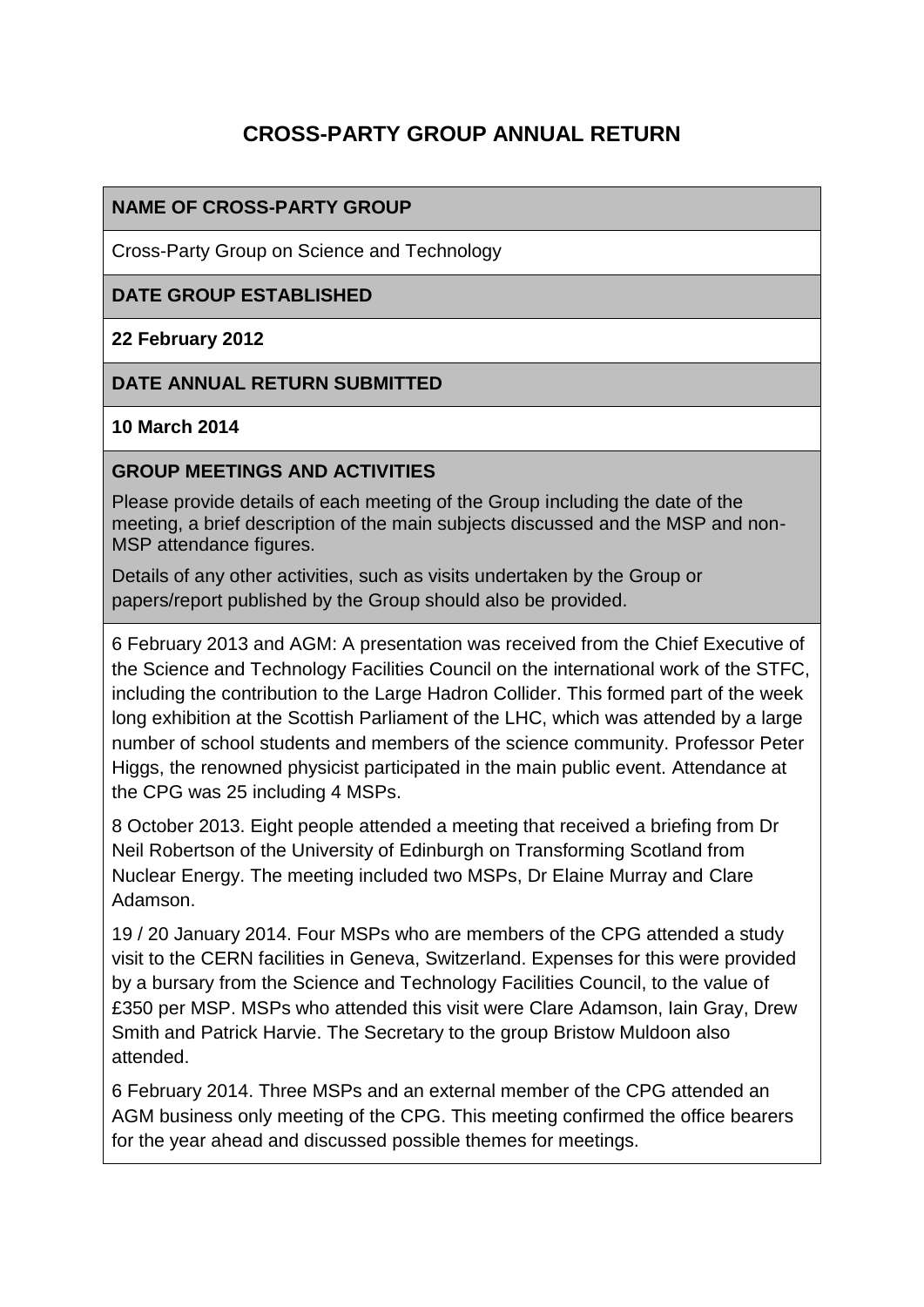### **MSP MEMBERS OF THE GROUP**

Please provide names of all MSP members of the Group. Note that only names need to be provided, no party designation or other information is required.

Elaine Murray Claire Adamson Nigel Don Iain Gray Patrick Harvie Liam McArthur Nanette Milne Drew Smith

### **NON-MSP MEMBERS OF THE GROUP**

For organisational members please provide only the name of the organisation, it is not necessary to provide the name(s) of individuals who may represent the organisation at meetings of the Group.

| Organisations | Royal Society of Edinburgh - Secretariat<br>Royal Society of Chemistry - Secretariat<br>Institute of Physics<br>Society of Biology<br><b>Universities Scotland</b><br>Scottish Resource Centre for Women in STEM<br><b>Association for Science Education</b><br>University of Edinburgh<br><b>SSERC</b><br>Selex Galileo<br>University of Glasgow<br>Cogent |
|---------------|-------------------------------------------------------------------------------------------------------------------------------------------------------------------------------------------------------------------------------------------------------------------------------------------------------------------------------------------------------------|
| Individuals   | <b>Fiona Selkirk</b><br>Professor William Banks.                                                                                                                                                                                                                                                                                                            |

## **GROUP OFFICE BEARERS**

Please provide names for all office bearers. The minimum requirement is that two of the office bearers are MSPs and one of these is Convener – beyond this it is a matter for the Group to decide upon the office bearers it wishes to have. It is permissible to have more than one individual elected to each office, for example, coconveners or multiple deputy conveners.

| Co-Conveners           | Dr Elaine Murray; Claire Adamson |
|------------------------|----------------------------------|
| <b>Deputy Convener</b> | Iain Gray; Liam McArthur         |
| Secretary              | <b>Bristow Muldoon</b>           |
| <b>Treasurer</b>       | <b>None</b>                      |